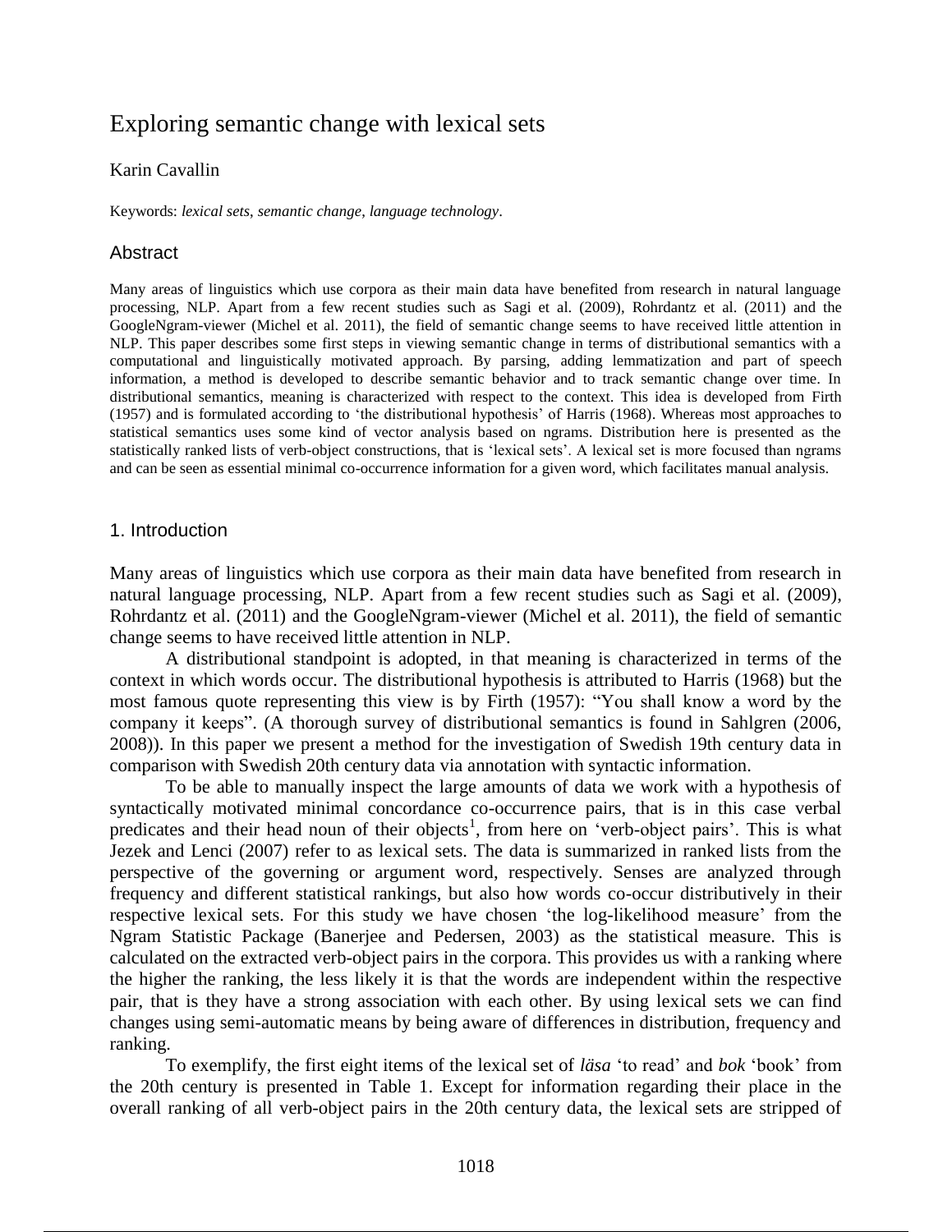their statistical information for clarity.

| Rank | Verb-Object    | Translation             | Rank | Verb-Object   | <b>Translation</b> |
|------|----------------|-------------------------|------|---------------|--------------------|
| 87   | $\sim$ bok     | $\sim$ book             | 87   | läsa $\sim$   | read $\sim$        |
| 199  | $\sim$ tidning | $\sim$ newspaper        | 251  | skriva $\sim$ | write $\sim$       |
| 215  | $\sim$ brev    | $\sim$ letter           | 807  | ha $\sim$     | have $\sim$        |
| 328  | $\sim$ dikt    | $\sim$ poem             | 1435 | $sl\aa \sim$  | hit $\sim$         |
| 631  | $\sim$ juridik | $\sim$ law <sup>2</sup> | 1520 | spela $\sim$  | $play \sim$        |
| 804  | ~ läxa         | $\sim$ homework         | 1539 | få $\sim$     | receive $\sim$     |
| 1102 | $\sim$ roll    | $\sim$ part (in a play) | 1629 | $ge \sim$     | give $\sim$        |
| 1107 | $\sim$ rad     | $\sim$ row              | 3477 | utge $\sim$   | publish $\sim$     |

**Table 1.** Example of a nominal and a verbal lexical set.

## 2. Preparing the data

## 2.1. *The data*

In order to track semantic change over time there is a need for corpora containing material from different time periods. We use the Swedish Literature Bank (Litteraturbanken, 2010), a resource intended for lay people and professionals with literary interests. We also use a selected subset which consists of novels, magazines, press releases and newspaper texts of the Parole corpus (Språkbanken, 2011). The Swedish Literature Bank carries material from as early as the 13th century, but for present study we have tagged, parsed and lemmatized the 19th century data. This is chosen as a point where a modern tagger and parser can have a reasonable chance of producing acceptable analyses. Furthermore, much of the older material is scanned text that would have to undergo OCR and would thus provide an additional level of complication.<sup>3</sup>

The subcorpus of the Swedish Literature Bank we are building amounts to approximately 10 million word tokens. Of these approximately 2 million are tagged as nouns<sup>4</sup>, and 1.5 million as verbs. The subcorpus of Parole amounts to approximately 8 million tokens, whereof 1.4 million are words tagged as nouns, and 1.3 million tagged as verbs.

2.1.1 *PoS-tagger*. The PoS-tagger used for the Swedish Literature Bank is the Trigrams'n'Taggers, TnT (Brants, 1998), for which good results are attested in tagging texts containing many misspellings such as those written primary school students.<sup>5</sup> Viewing 19th century spellings as misspellings is one heuristic way of addressing the problem of tagging 19th century Swedish.

2.1.2 *Parser*. One of the most important features in pursuing the sense tracking of minimal concordance co-occurrence pairs is to ensure that the corpus is parsed in order to identify predicates and objects. A parser freely available and widely used in the NLP community is the MaltParser (Nivre and Hall, 2005). The MaltParser is a system for data-driven dependency parsing. We have used a pre-trained Swedish model available from the MaltParser distribution. This model is of course trained on modern Swedish, which gives noise in non-modern data, but we hope this to be insignificant given the amount of data.

2.1.3 *Lemmatization*. Some of the material was lemmatized automatically<sup>6</sup>. However, in order to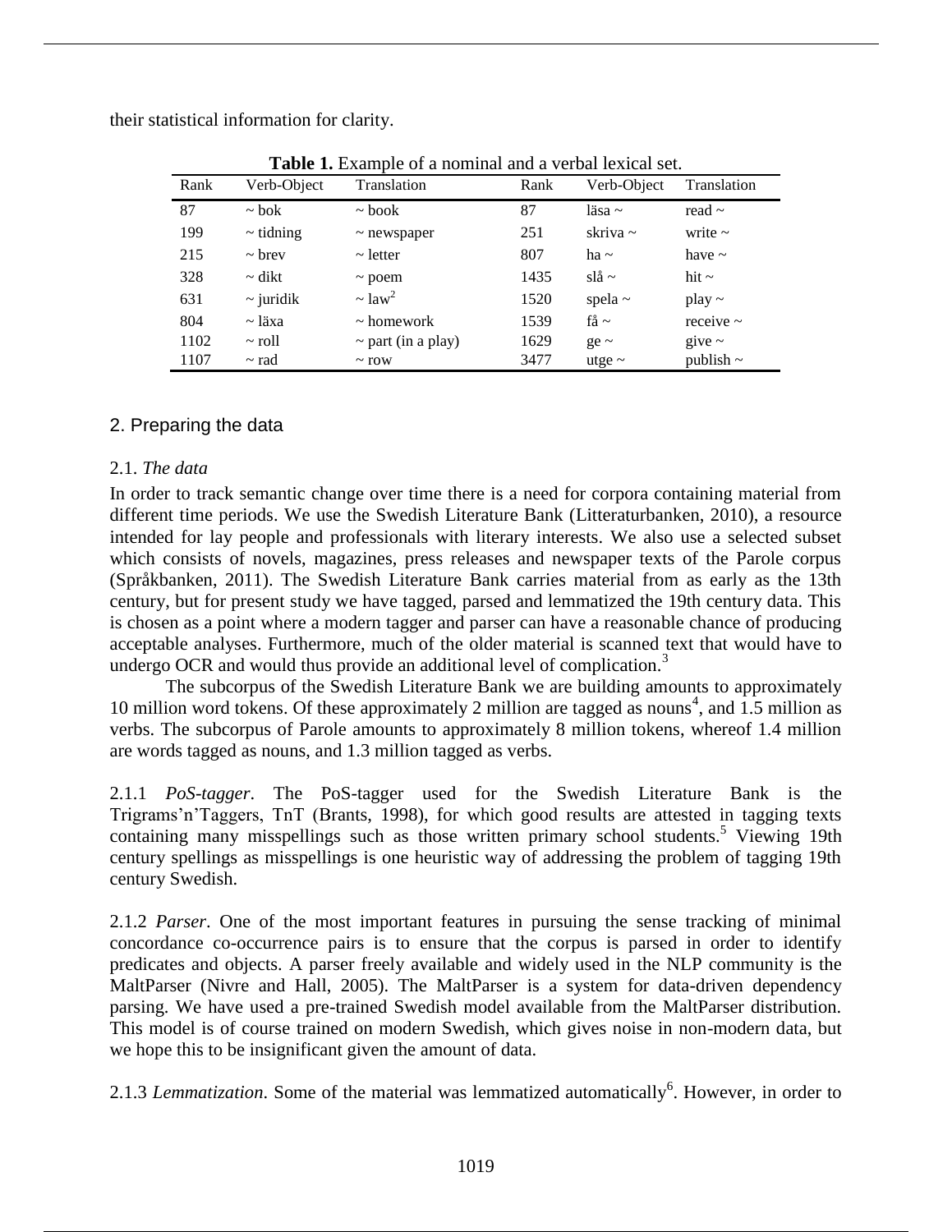improve coverage, we performed a manual lemmatization<sup>7</sup>. The lemmatization is on the word form level and semantic ambiguities are not resolved. This is partly for practical reasons and partly to make the material as unbiased as possible with regard to sense, and avoid the discussion of how fine-grained distinctions there is need for.

## 3. Preliminary results

There have been some different typologies of semantic change (for instance Bloomfield (1933), Ullmann (1963), Stern (1975), Blank and Koch (1999)). We will here follow the typology of Ullmann  $(1963)^8$ , giving examples of 'widening' and 'pejoration' of meaning.

#### 3.1. *Widening*

One of the heuristics we have worked with is that words which are fashionable both as words but also as social concepts would have a difference in distribution. Examples of such words are 'relation', 'divorce' and 'social connection'. The word *kontakt* 'contact' is such an example in our data. Most striking is the difference in frequency of the lemma, with nine (sic!) occurrences in the 19th century data, and 1878 occurrences in the 20th century data.

We also see the difference in rankings, where the highest ranked verb-object construction with *kontakt* in 19th century data is on 7648th place (of 1870978 unique pairs), *koppla kontakt* 'connect contact'. Whereas the highest ranked verb-object construction with *kontakt* in the 20th century data is on 140th place (of 97484 unique pairs), *ta kontakt* 'take contact'.

The social sense of *kontakt* 'acquaintance' is a metaphorical transfer from the original source of contact between surfaces to the metaphorical contact between people. This is a widening. However, when it comes to metaphors usually *the whole picture* is transferred, not only single words. This leads to the result that even though there is a major increase in the number of occurrences, the verb-object constructions as such are not easily disambiguated in their minimal concordance form, many constructions can be of any sense. Hence, by looking at the verb distribution for *kontakt* it is difficult to establish a widening, thus we are left with the increased frequency as such, which heuristically is an indication of a semantic change.

## 3.2. *Emotive, pejorative change*

Surprisingly we do find a way to detect pejoration from a word that in many languages has gone from descriptive to pejorative. The word *neger* 'Negro' is actually slightly more frequent in the 19th century data (17 occurrences), even though there were fewer people of African descent in Sweden at that time. There are few occurrences in the 20th century data, only 15, and all verbobject constructions, except *säga neger* 'say Negro' (with four occurrences), has only one occurrence each. It seems to be mostly meta-linguistic, in that *neger* is occurring as the object of indirect speech verbs like *säga* 'say', *viska* 'whisper', *skrika* 'shout', *upprepa* 'repeat' and *diskutera* 'discuss', whereas for the 19th century data this is not a prominent feature (though occurring), and *neger* seem to be used descriptively.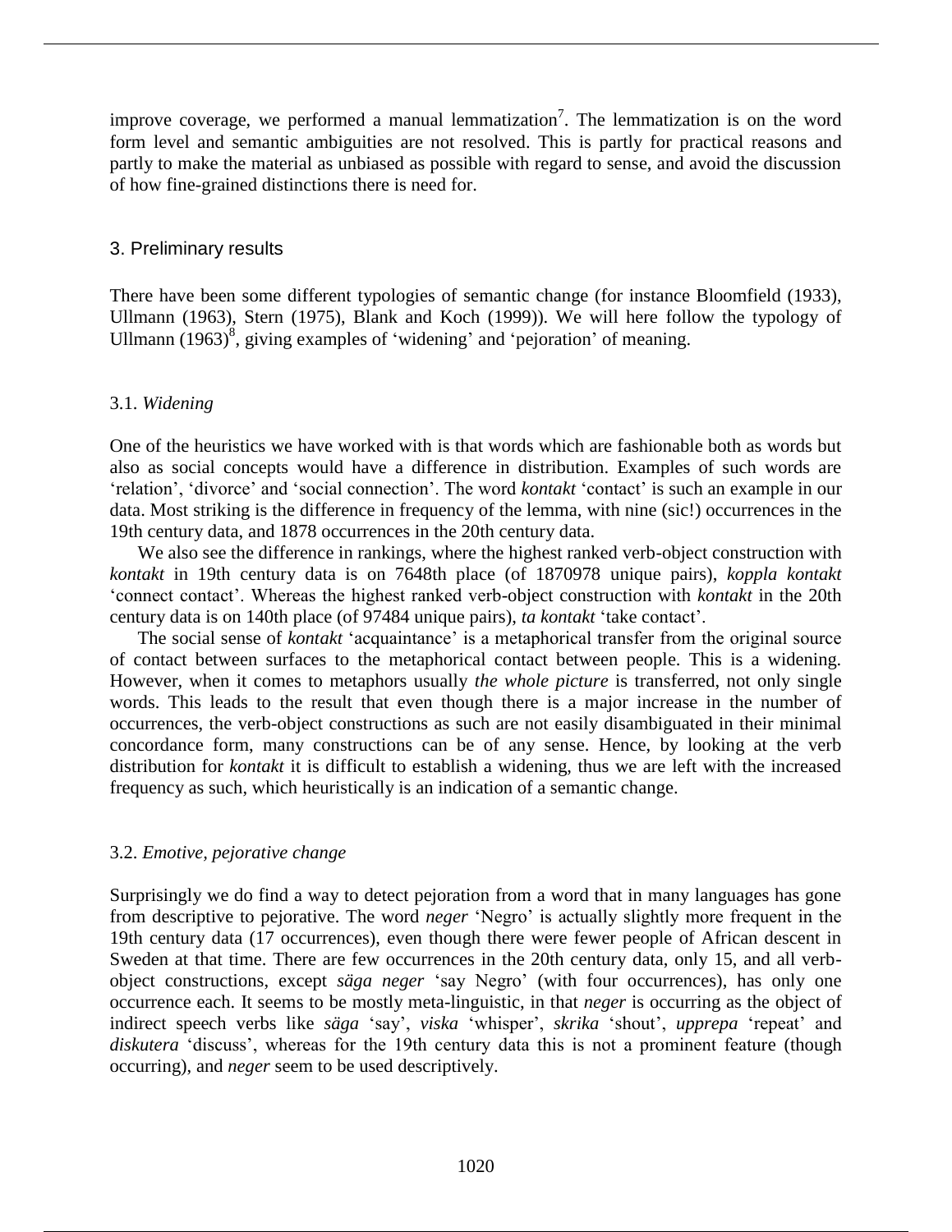#### 4. Future work

The outcome of the present work can be a starting point for automatically detecting semantic change. We have here only briefly shown how differences in ranking and frequency lead us to suspect a change of sense. By comparing (fairly) comparable corpora from different time periods we can be made aware of changes, and might in some cases even track where the sense starts being polysemous and where the new sense possibly precedes the older sense in frequency. We will also compare lexical sets where the given words are within semantically close domains, which presumably will render further input in the pursuit of semantic change.

The manually made lemmatization is a valuable resource in enhancing the searches of the 19th century material in the Swedish Literature Bank, and can be used for building better automatic lemmatization on other Swedish material. By adding lemma and syntactic information to data, though labour intensive, we can make more reliable proposals concerning semantics.

#### **Notes**

- 5 Personal communication Sofie Johansson Kokkinakis.
- $6$  This was carried out by Markus Forsberg, employing a similar approach to that used in Borin (2010).
- <sup>7</sup> This work was partly funded by *Stiftelsen Erik Wellander*'s foundation.

8 of *narrowing*, *widening*, *pejoration* and *amelioration*.

#### References

- **Banerjee, S. and T. Pedersen 2003.** 'The Design, Implementation, and Use of the Ngram Statistic Package.' In *Proceedings of the Fourth International Conference on Intelligent Text Processing and Computational Linguistics*, 370–381.
- **Blank, A. and P. Koch (eds.) 1999.** *Historical semantics and cognition. Cognitive linguistics research 13*. Berlin: Mouton de Gruyter.

**Bloomfield, L. 1933.** *Language*.

- **Borin, L., M. Forsberg and D. Kokkinakis 2010.** 'Diabase: Towards a diachronic blark in support of historical studies.' *LREC2*.
- **Brants, T. 1998.** 'TnT-Statistical Part-of-Speech Tagging.' http://www.coli.unisb.de/~thorsten/tnt/

**Firth, J. R. 1957.** *A synopsis of linguistic theory 1930-1955. Studies in linguistic analysis*, 1–32.

**Harris, Z. 1968.** *Mathematical structures of language.* John Wiley & Sons.

**Jezek, E. and A. Lenci 2007.** 'When GL meets the corpus: A data-driven investigation of semantic types and coercion phenomena.' In *Proceedings of the 4th International Workshop on Generative Approaches to the Lexicon*. Paris.

*Litteraturbanken* **2010.** http://litteraturbanken.se/.

**Michel, J.-B., Y. K. Shen, A. P. Aiden, A. Veres, M. K. Gray, The Google Books Team, J. P. Pickett, D. Hoiberg, D. Clancy, P. Norvig, J. Orwant, S. Pinker, M. A. Nowak and E. L.** 

<sup>&</sup>lt;sup>1</sup> This follows the work of Jezek and Lenci (2007).

 $2 \text{ In Swedish } l\ddot{a}sa$  is, besides other subsenses, ambiguous between 'study' and 'read'. In this case it is most certainly the sense of 'studying law'.

<sup>&</sup>lt;sup>3</sup> There is ongoing work, independent of this work, to prepare the Swedish Literature Bank inclusion in Korp (Språkbanken, 2011).

 $4\overline{W}$  We have not yet made any proper error analysis.